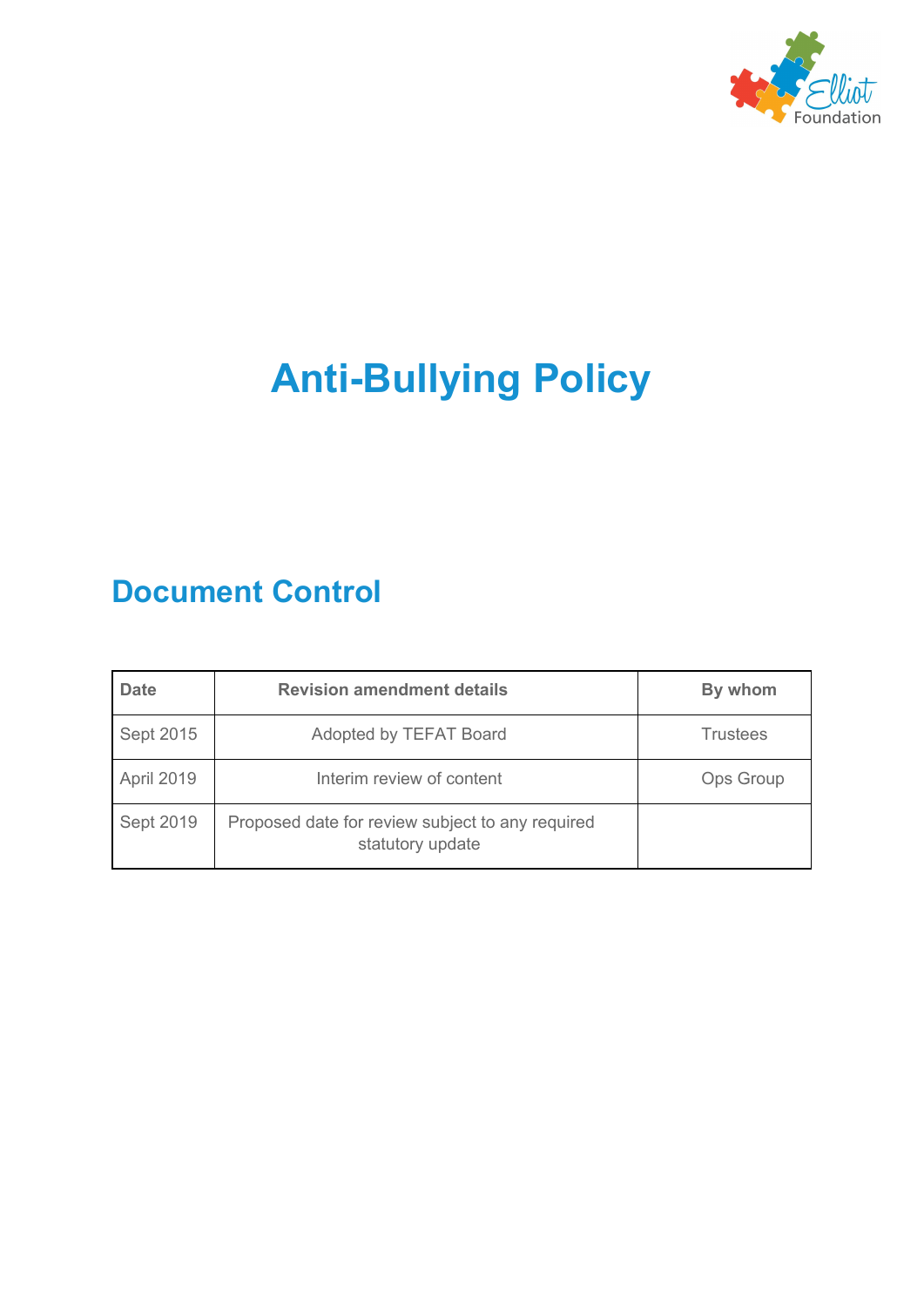

## <span id="page-1-0"></span>**Table of contents**

| <b>Table of contents</b>                                                                                     | $\overline{2}$   |
|--------------------------------------------------------------------------------------------------------------|------------------|
| <b>Related policies and documents</b>                                                                        | 3                |
| <b>Definitions</b>                                                                                           | 3                |
| <b>Elliot Foundation Academies Trust Vision and Values</b>                                                   | $\boldsymbol{4}$ |
| <b>Policy statement and objectives</b>                                                                       | 5                |
| What is bullying?                                                                                            | 5                |
| <b>Types of bullying?</b>                                                                                    | 5                |
| Why is it important to respond to bullying?                                                                  | 6                |
| What signs and symptoms should staff, parents & pupil look for when spotting if<br>someone is being bullied? | 6                |
| Procedures when seeing or experiencing bullying for pupils, staff and parents                                | $\overline{7}$   |
| <b>Prevention of bullying</b>                                                                                | $\overline{ }$   |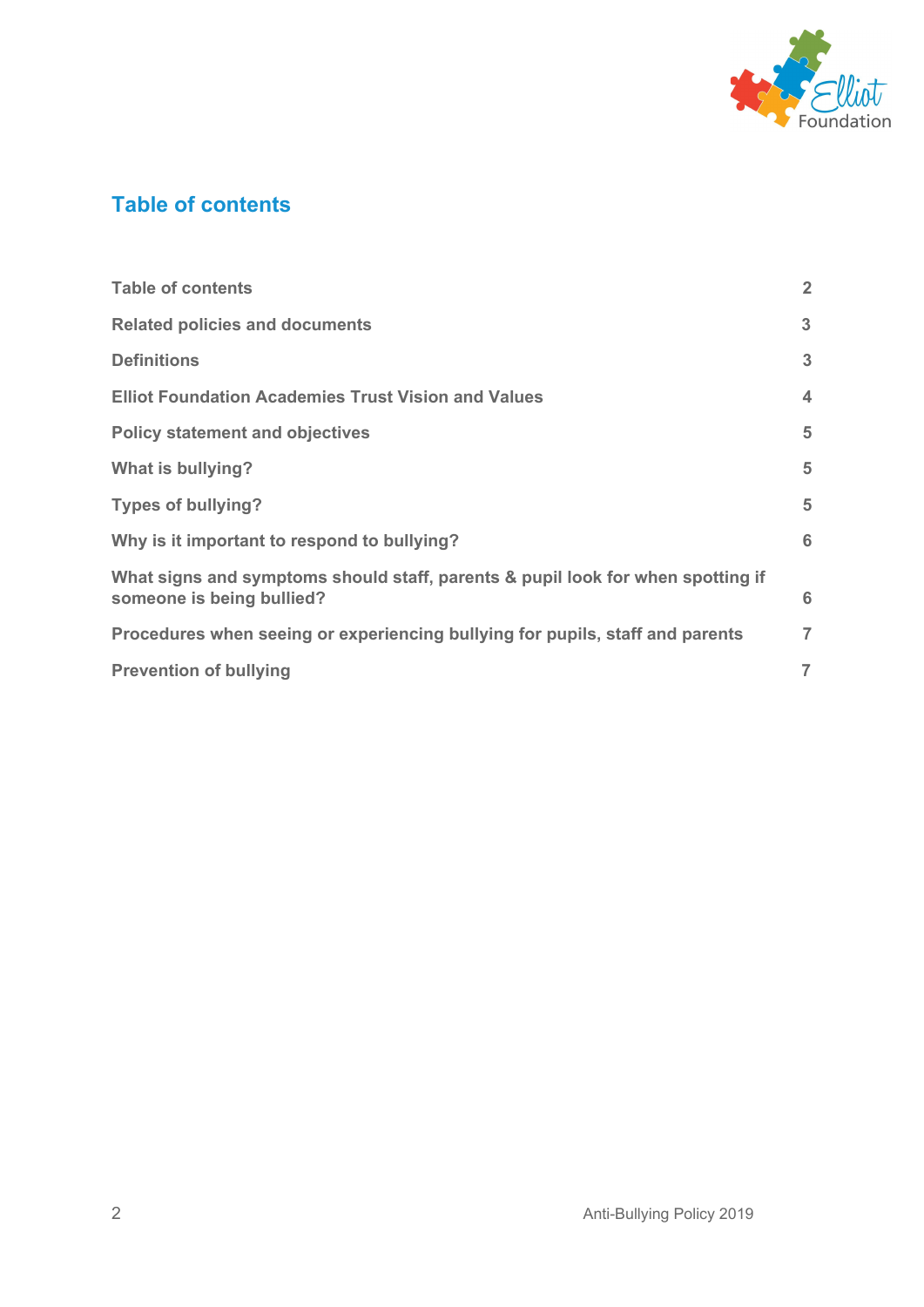

## <span id="page-2-0"></span>**Related policies and documents**

- Department for Education Preventing and tackling bullying July 2017
- Department for Education Cyber bullying: advice for headteachers and staff 2014
- Department for Education Advice for parents and carers on cyber bullying 2014
- Behaviour Policy (locally owned)
- [https://www.nspcc.org.uk/preventing-abuse/child-abuse-and-neglect/bullying-and-cyb](https://www.nspcc.org.uk/preventing-abuse/child-abuse-and-neglect/bullying-and-cyberbullying/) [erbullying/](https://www.nspcc.org.uk/preventing-abuse/child-abuse-and-neglect/bullying-and-cyberbullying/).

#### <span id="page-2-1"></span>**Definitions**

- Where the word 'Trust' is used in this document it refers to The Elliot Foundation Academies Trust.
- Where the word 'Governing Body' is used it refers to the Local Governing Body of an individual academy within the Trust.
- Where appropriate the Local Governing Bodies of individual academies will publish details of the procedures and practices to implement Trust policies.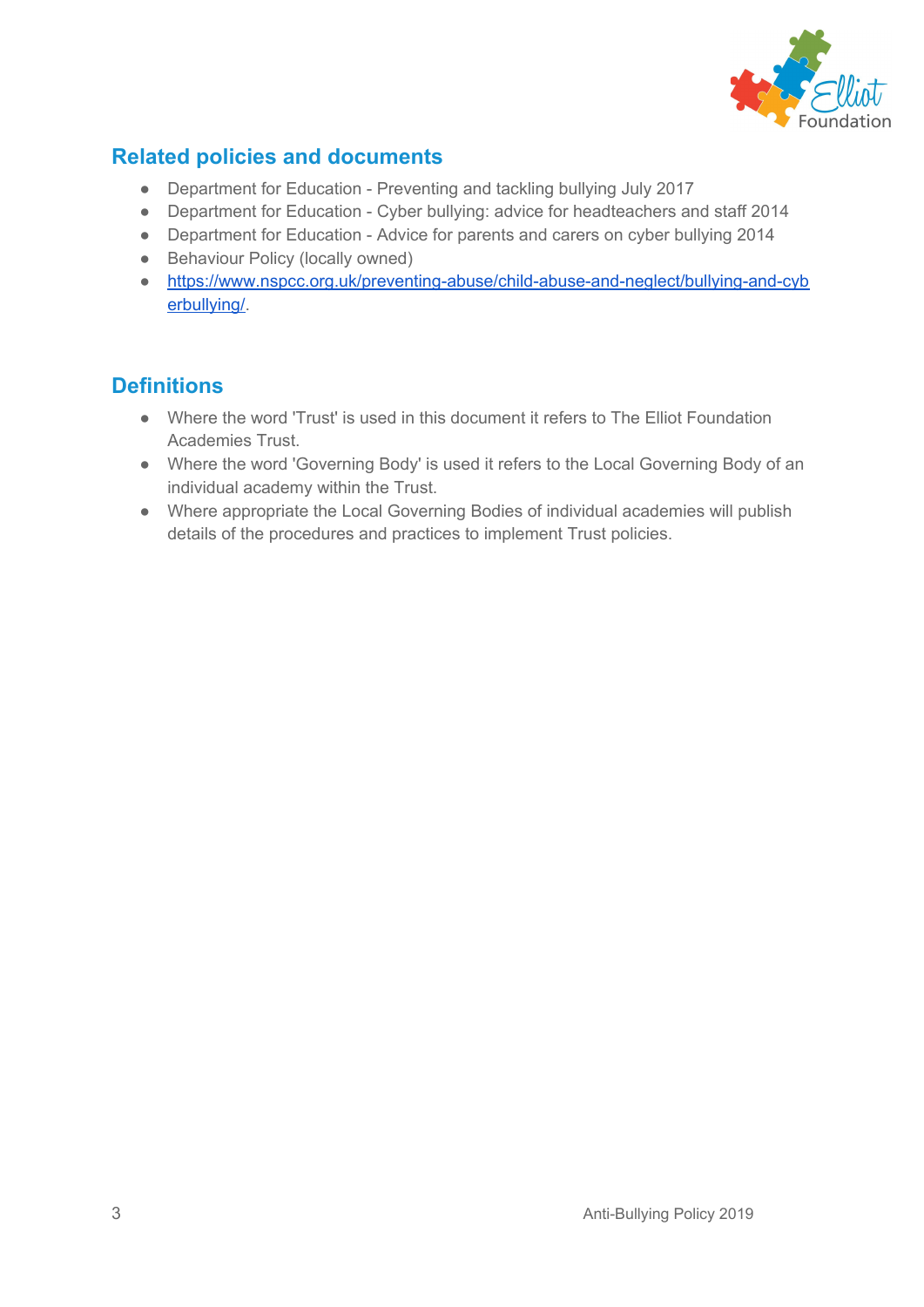

## <span id="page-3-0"></span>**Elliot Foundation Academies Trust Vision and Values**

#### **Vision**

The Elliot Foundation was created as a safe place for children and teachers where all are nurtured to achieve beyond even their own expectations. Our motto, "Where children believe they can because teachers know they can" reflects our conviction that raising expectations for all children and teachers is at the heart of a successful and inclusive society.

#### **Values**

#### **For children**

We help children to discover themselves and aspire beyond any limitations that their context might appear to place upon them. We help them understand that they can be, 'Heroes of their own lives' building the foundations for healthy and successful lives.

#### **For schools**

In addition to the essential functional skills of reading, writing and mathematics, children need to learn how to learn and to believe that they can continue to do so. They must also possess the critical thinking skills to sift fact from fiction to be able to think for themselves, freely and creatively.

#### **For success**

To thrive, whatever their chosen path, children need confidence, curiosity and commitment. We will nurture these attitudes across all their learning experiences

#### **For communities**

Children at Elliot schools will be raised with an awareness of the world around them and their role in shaping a better future through volunteering and contributing in their communities.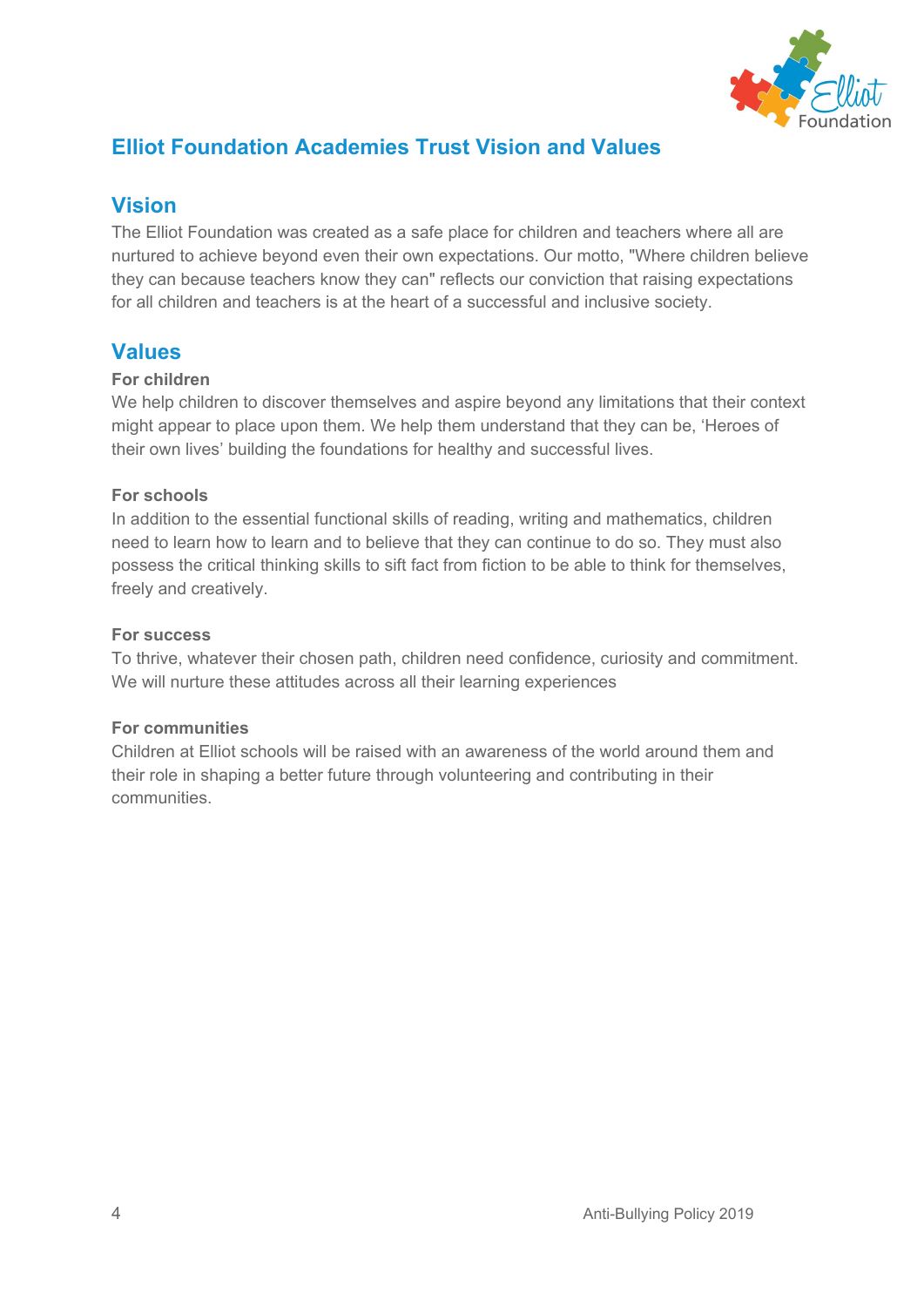

## **1. Policy statement and objectives**

- 1.1. To resist all bullying at any academy and create a positive atmosphere and environment for all pupils to thrive in
- 1.2. To give pupils the confidence to speak out against bullying and make any academy bully free
- 1.3. To raise awareness amongst pupils, parents and staff and give advice on what they should do to help

## **2. What is bullying?**

2.1. It is where people's feelings are hurt by other people and it makes them feel insecure. It can happen in or out of the academy and be towards an individual or a group. It can happen over a long period of time and it can happen repeatedly.

### **3. Types of bullying**

3.1. Bullying will not be accepted or condoned. Everybody has the responsibility to work together to stop bullying.

All forms of bullying will be addressed. Bullying can include:

- Physical pushing, kicking, hitting, pinching etc
- Cyber bullying
- Name calling, sarcasm, spreading rumours, persistent teasing and emotional torment through ridicule, humiliation and the continual ignoring of individuals
- Sectarian/racial taunts, graffiti, gestures
- Sexual comments and/or suggestions
- Unwanted physical contact
- Racial abuse

Disabled children, young people who identify as LGBT or those with learning difficulties are more vulnerable to this form of abuse and may well be targeted.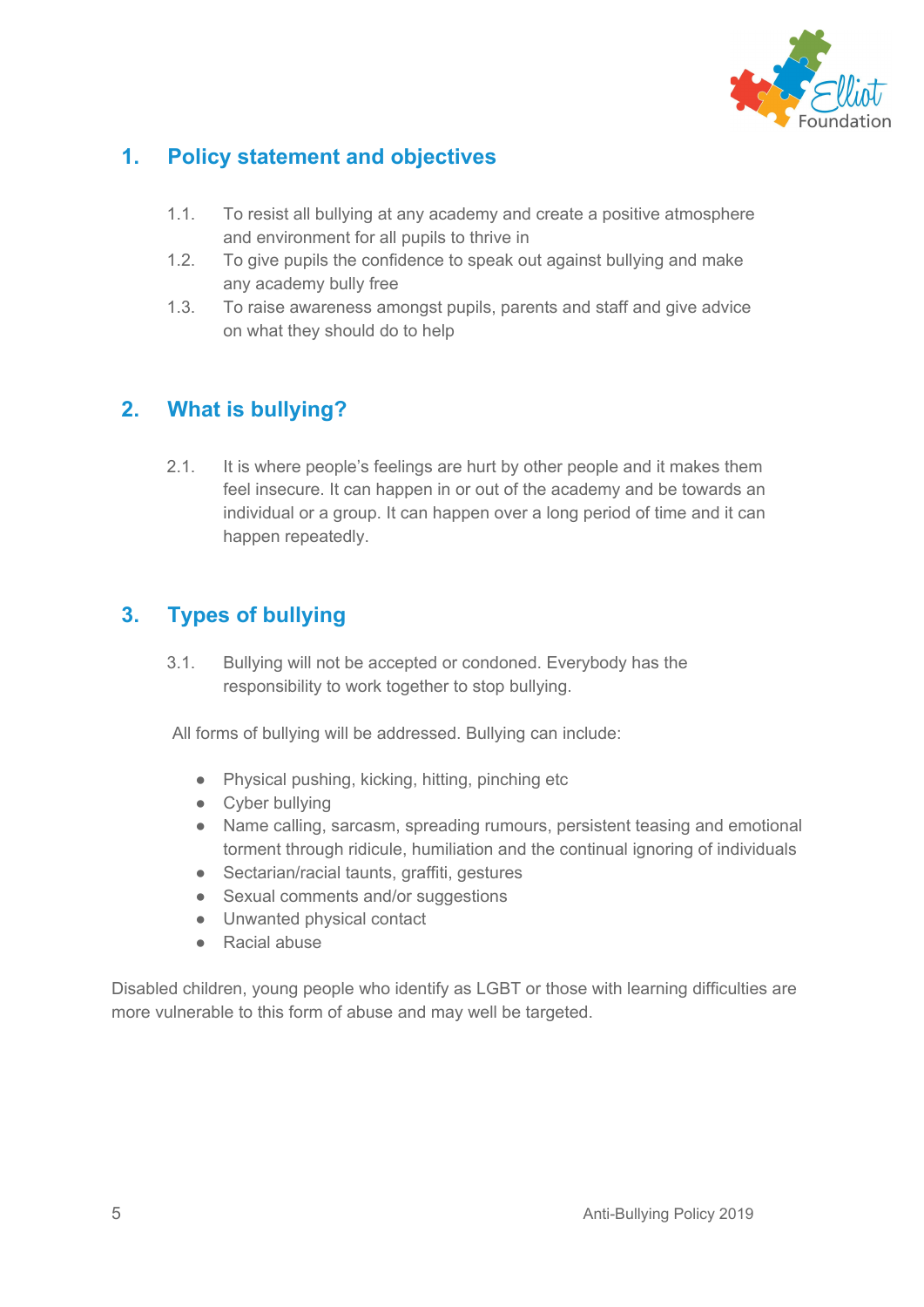

## **4. Why is it important to respond to bullying?**

4.1. It can affect pupils by being physically and emotionally hurtful and if it carries on it will get worse and be harder to deal with. It is important as it can affect a child's life and learning and we want to promote a happy academy for everyone.

#### **5. What signs and symptoms should staff, parents & pupils look for when spotting if someone is being bullied?**

- 5.1. Not putting their hand up in class, keeping their head down, no eye contact
- 5.2. Lack of confidence avoiding certain areas of an academy or certain people
- 5.3. Minimising the computer screen for example when receiving emails or by instant messaging
- 5.4. Not being themselves change in eating or sleeping habit, becoming withdrawn or too chatty
- 5.5. Not attending the academy regularly not wanting to go to the academy, feeling ill in the mornings
- 5.6. By themselves appear lonely, not with the same friends anymore
- 5.7. Self harming
- 5.8. Pretending to be happy depressed, negative outlook
- 5.9. Unexplained injuries such as bruises/scratches/marks, broken or missing possessions, complaining of headaches or stomach aches, wetting the bed, suddenly doing less well at school